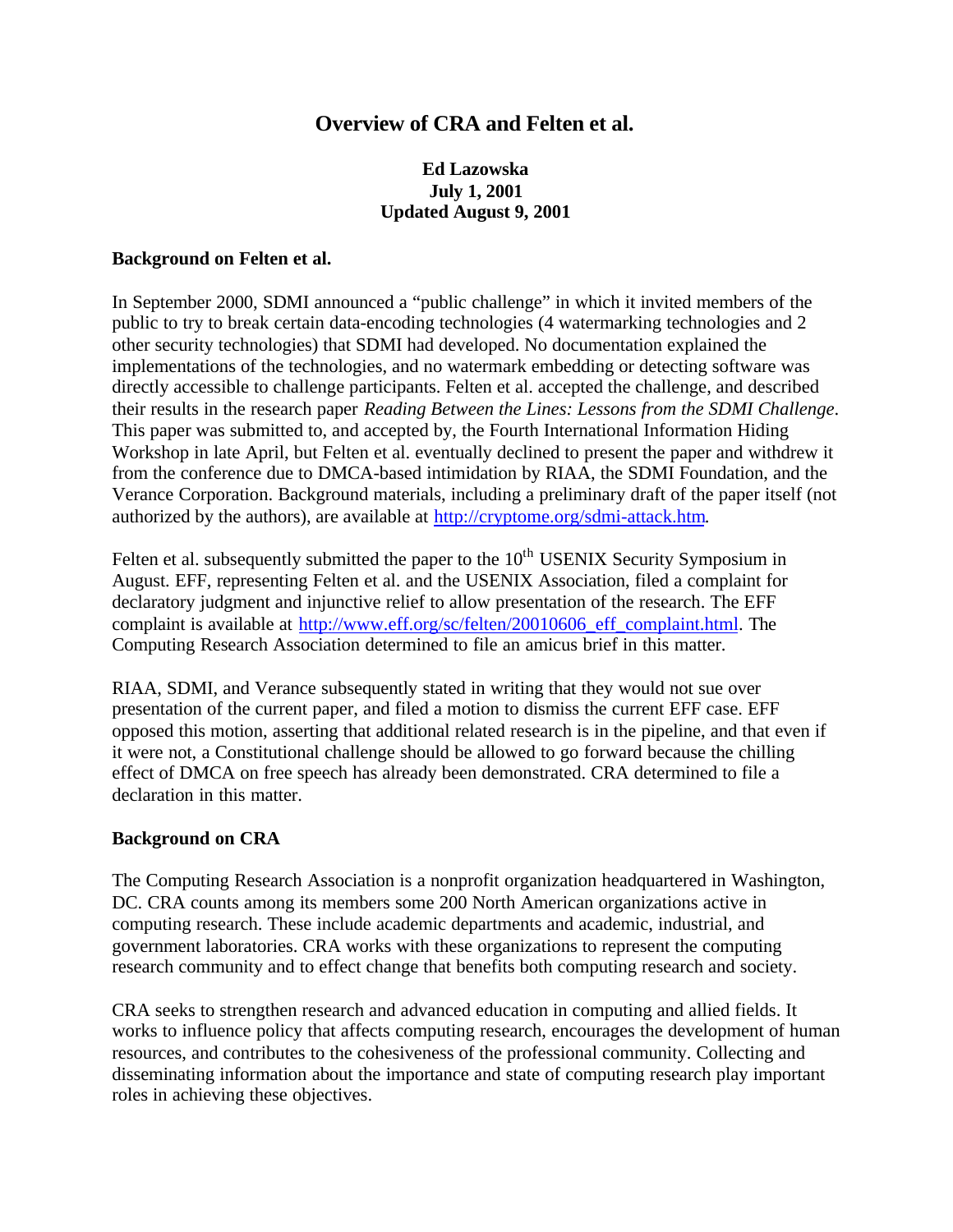Supporting a vibrant computing research community is CRA's mission. DMCA, as used by RIAA, SDMI, and Verance, poses a direct threat to the computing research enterprise.

Further information on CRA is available at http://www.cra.org.

### **The nature of research in general, and of computer systems research in particular**

Much research in computer system is based upon *analysis* – the careful examination of existing systems and approaches, in order to understand what works well and what works badly. This sort of examination leads to improvements that are both evolutionary and revolutionary. You discover flaws. You invent new and/or improved ways to detect flaws. You invent new and/or improved approaches to system design and implementation. This investigative approach has driven the computer systems field forward for more than half a century.

Open publication of research results is essential to the conduct of research. The computing research community is large – many thousands of individuals. It is ever-expanding: students join the research community, providing continual refreshment, and mature researchers move from one subfield to another, in each case by studying the literature. All of computer science, and indeed all of science, is increasingly inter-dependent – results in one field or subfield are relevant to researchers in other fields or subfields. Broad review and critique are fundamental to the advancement of research. Closed communities do not make progress at nearly the rate of open communities.

There is a long history of open research in computer security and information hiding. This is obvious simply from the fact that the Felten et al. paper was submitted to the *Fourth* International Information Hiding Workshop and then to the *10th* USENIX Security Symposium. Most of the security and information hiding technologies upon which we rely today are the products of this research process.

The Felten et al. paper provides a useful case study of this research process, and of the benefits of open publication:

- For those who do research in copy protection and/or information hiding, the paper provides a careful scientific case study of 6 approaches, using a variety of analytic techniques. The paper makes specific contributions to deepening our understanding of why watermarking based upon echo hiding is not a viable technique – a fact first exposed in a paper published two years earlier by others. The paper exposes the hurdles that future watermarking techniques must overcome if they are to be successful. The paper has *already* led to significantly improved approaches to watermarking.
- For those who are peripherally interested in copy protection and/or information hiding for example, potential users rather than researchers – the paper demonstrates that the approaches advocated by RIAA, SDMI, and Verance *will not provide protection*. If you are, for example, a recording studio or a recording artist, *this matters to you*. Verance still insists that their technology is practical and secure – their business depends upon the continued sale and use of this technology! *Of course, Verance does not want the Felten et al. results published!*